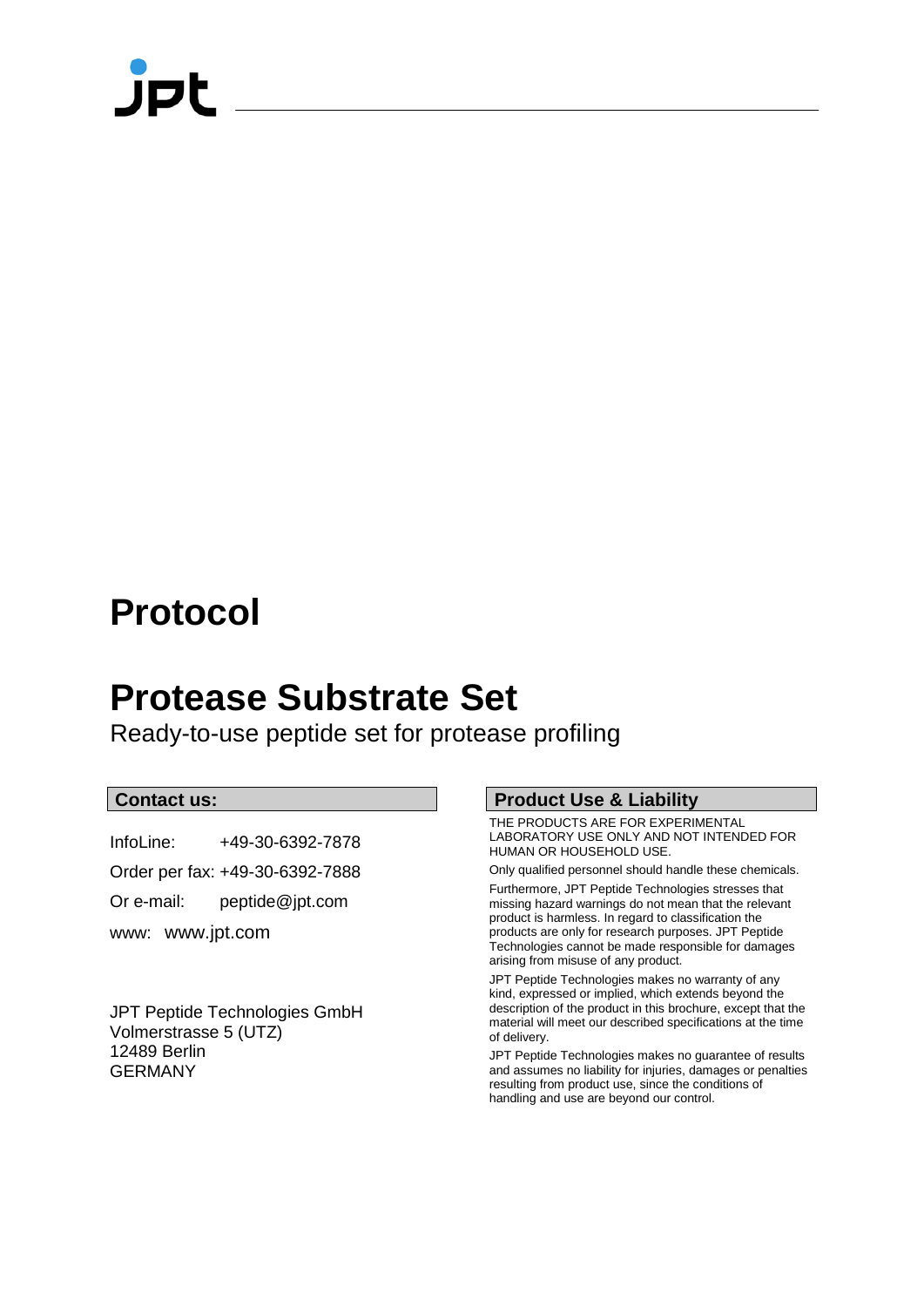# $JPL$

|                | <b>Table of content</b>                        |                         |
|----------------|------------------------------------------------|-------------------------|
| 1              | <b>INTRODUCTION</b>                            | 3                       |
| 2 <sup>1</sup> | <b>LIST OF COMPONENTS</b>                      | 3                       |
| 3              | <b>STORAGE AND HANDLING</b>                    | 3                       |
| 3.1            | <b>Storage of Protease Substrate Set</b>       | $\mathbf{3}$            |
| 3.2            | <b>Product description</b>                     | 4                       |
| 4              | <b>ADDITIONAL MATERIALS REQUIRED</b>           | $\overline{\mathbf{4}}$ |
| 5              | <b>GENERAL CONSIDERATIONS</b>                  | 5                       |
| 5.1            | <b>Experimental basics</b>                     | 5                       |
| 5.2            | Protease Substrate Set microtiter plate Layout | 6                       |
| 6              | <b>EXPERIMENTAL PROTOCOLS</b>                  | $\overline{7}$          |
| 6.1            | <b>Assay Procedure</b>                         | $\overline{7}$          |
| $\overline{7}$ | <b>NOTES</b>                                   | 9                       |
| 8              | <b>RELATED PRODUCTS</b>                        | 10                      |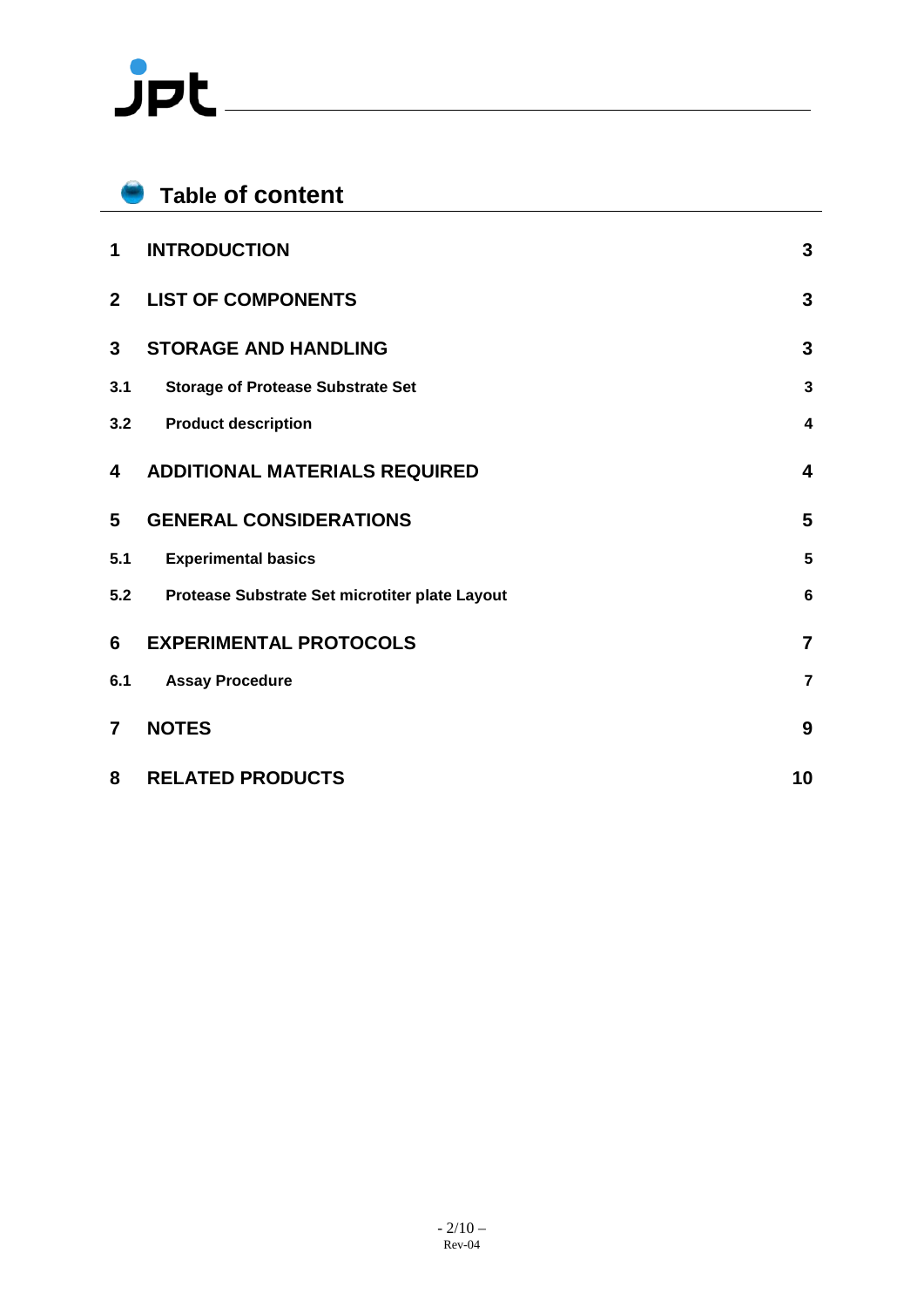### <span id="page-2-0"></span>**1 Introduction**

Proteolytic cleavage of proteins represents a key regulation event in biologically important processes like signal transduction and cell cycle regulation. To study these processes and the involved proteases, the identification of detailed substrate information is critical. One of the most efficient ways to study protease activities and substrate specificity is incubation of a collection of potential substrate peptides with the proteases of interest.

JPT Peptide Technologies' Protease Substrate Set is a selection of 360 peptides derived from cleavage sites for rapid screening of protease activity. These peptide derivatives contain the cleavage site sequences from P4- to P4´-position, which is flanked by DABCYL and Glu(EDANS)-amide moieties at the N-terminus and C-terminus, respectively. Upon incubation with your protease, cleavage of any peptide bond between the fluorophore and the quencher moiety can be detected using microtiter plate fluorescence readers.

### <span id="page-2-1"></span>**2 List of components**

| <b>Component</b>             | Quantity | <b>Format</b>                              |
|------------------------------|----------|--------------------------------------------|
| Protease Substrate Set       |          | 384 well format (GreinerBioOne #784076; F- |
|                              |          | form, small volume, medium binding, black) |
| <b>Product Documentation</b> |          | Microsoft Excel                            |

### <span id="page-2-2"></span>**3 Storage and Handling**

### <span id="page-2-3"></span>**3.1 Storage of Protease Substrate Set**

- Protease Substrate Set microtiter plates should be stored at -20°C.
- All other components may be stored at room temperature.

**PLEASE READ THE ENTIRE PROTOCOL BEFORE STARTING YOUR EXPERIMENTS! CAREFULLY NOTE THE HANDLING AND STORAGE CONDITIONS OF THE PROTEASE SUBSTRATE SET. PLEASE CONTACT JPT´s TECHNICAL SERVICES FOR ASSISTANCE IF NECESSARY.**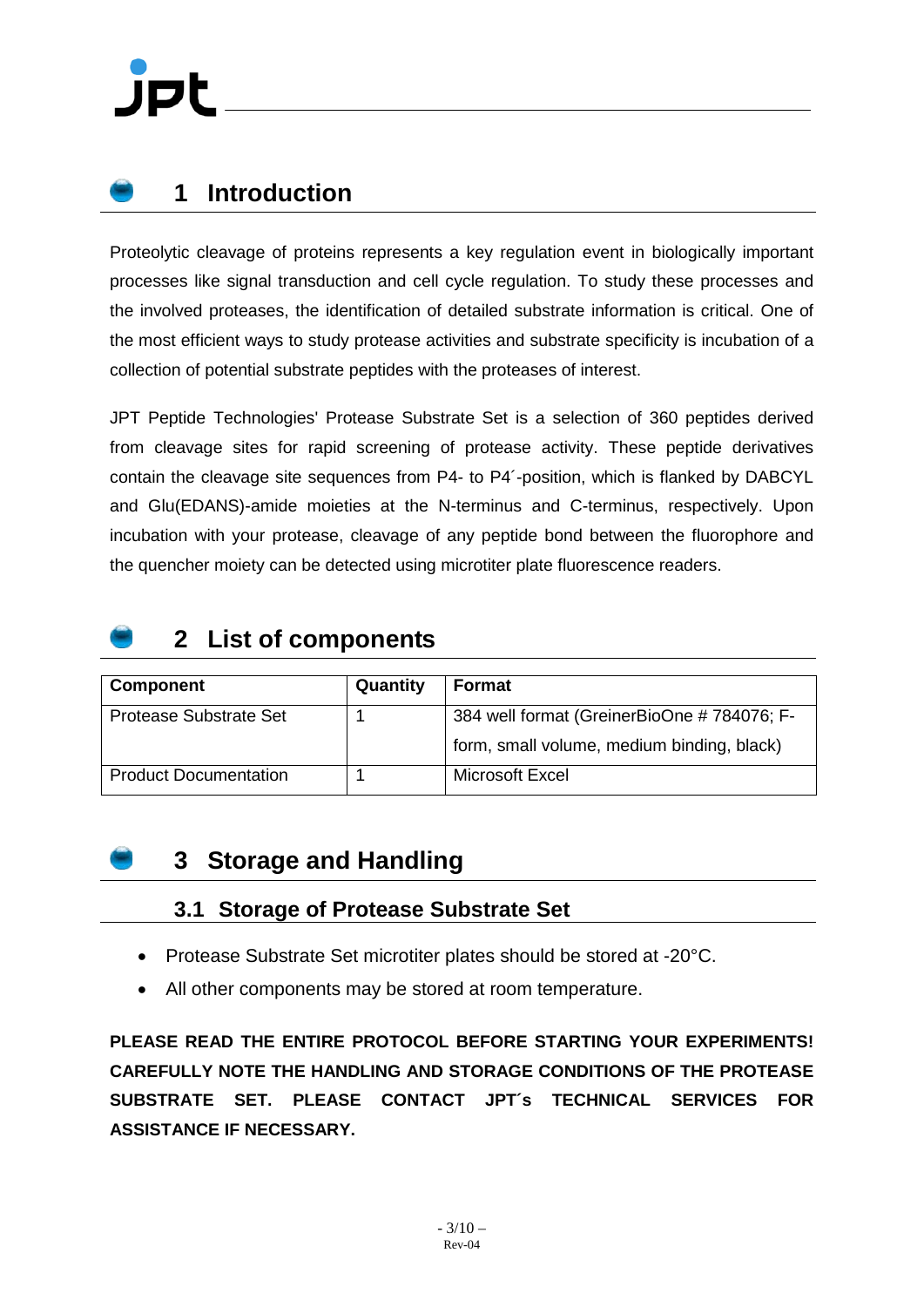### <span id="page-3-0"></span>**3.2 Product description**

JPT Peptide Technologies' ready-to-screen Protease Substrate Set is comprised of a total of 360 peptides derived from cleavage sites described in the scientific literature. The Protease Substrate Set comes in a 384-well microtiter plate (75pmol per well). Additionally, several empty wells are available for positive and negative controls (wells P1-P24). Subsequent to incubation with the target protease, evolving fluorescence can be detected using standard microtiter plate readers. The sensitivity of the assay is sufficient to detect low nanogramme levels of protease. The peptide derivatives are purified by HPLC (>95% at 220nm) and freeze-dried into the wells from a DMSO stock solution. There are no additional buffer salts inside the wells. The peptide derivatives are not immobilized onto the walls of the wells resulting in a homogeneous assay after dissolving of the peptides in assay buffer.

The product documentation provided with the set contains all information needed for the detailed analysis of your data including peptide sequences and Swiss-Prot accession numbers for the proteins containing these cleavage sites. If the individual human peptide sequence could be found in other organisms, too, all appropriate Swiss-Prot accession numbers are given.

### <span id="page-3-1"></span>**4 Additional Materials Required**

- Protease of adequate activity (we recommend a final activity of 0.1U per well)
- Protease assay buffer
- Microtiter plate reader capable of measuring fluorescence at 490nm to at least 3 decimal accuracy. Wavelengths in the range of 450-520nm may be used and will result in similar sensitivities. The excitation wavelength should be in the range of 340-360nm. Excitation outside that range is possible but will reduce the total fluorescence intensity.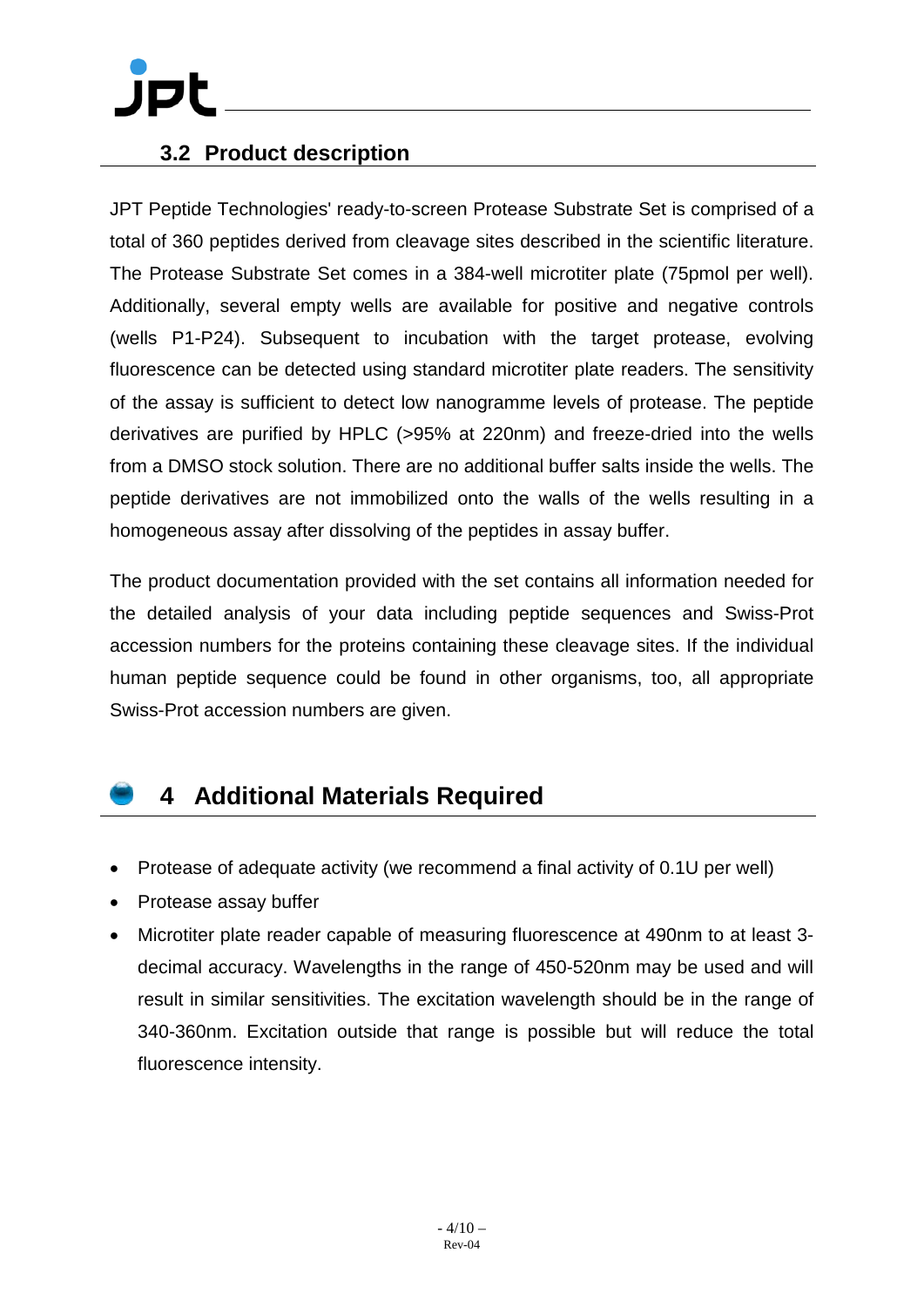# jpl

## <span id="page-4-0"></span>**5 General considerations**

### <span id="page-4-1"></span>**5.1 Experimental basics**

JPT Peptide Technologies' Protease Substrate Set includes one 384-well MTP containing 360 internally quenched (Dabcyl/EDANS) peptides derived from proteolytic cleavage sites (>95% purity, 0.075nmol per well). Since the Protease Substrate Set is provided in a standard 384 MTP format, it can be easily adapted to your automated protease assay or allows for hand-made assays within less then one day (see Figure I).



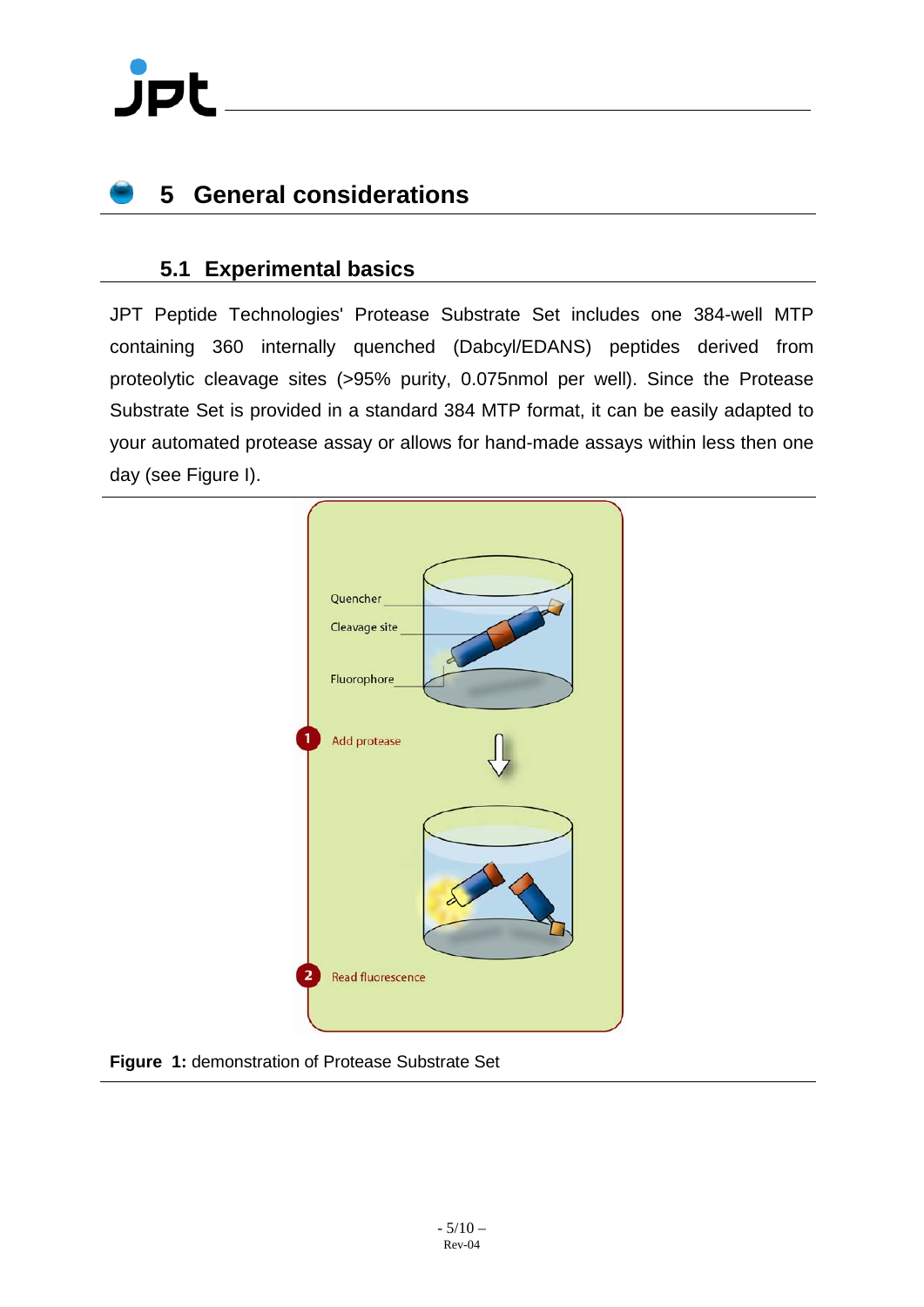# **JPL**

### <span id="page-5-0"></span>**5.2 Protease Substrate Set microtiter plate Layout**

The product documentation provided with the set contains all information needed for the detailed analysis of your data including peptide sequences, Swiss-Prot accession number, and names of the appropriate proteins. The layout of the microtiterplate is shown in [Figure 2.](#page-5-1)



<span id="page-5-1"></span>**Figure 2:** schematic layout of microtiter plate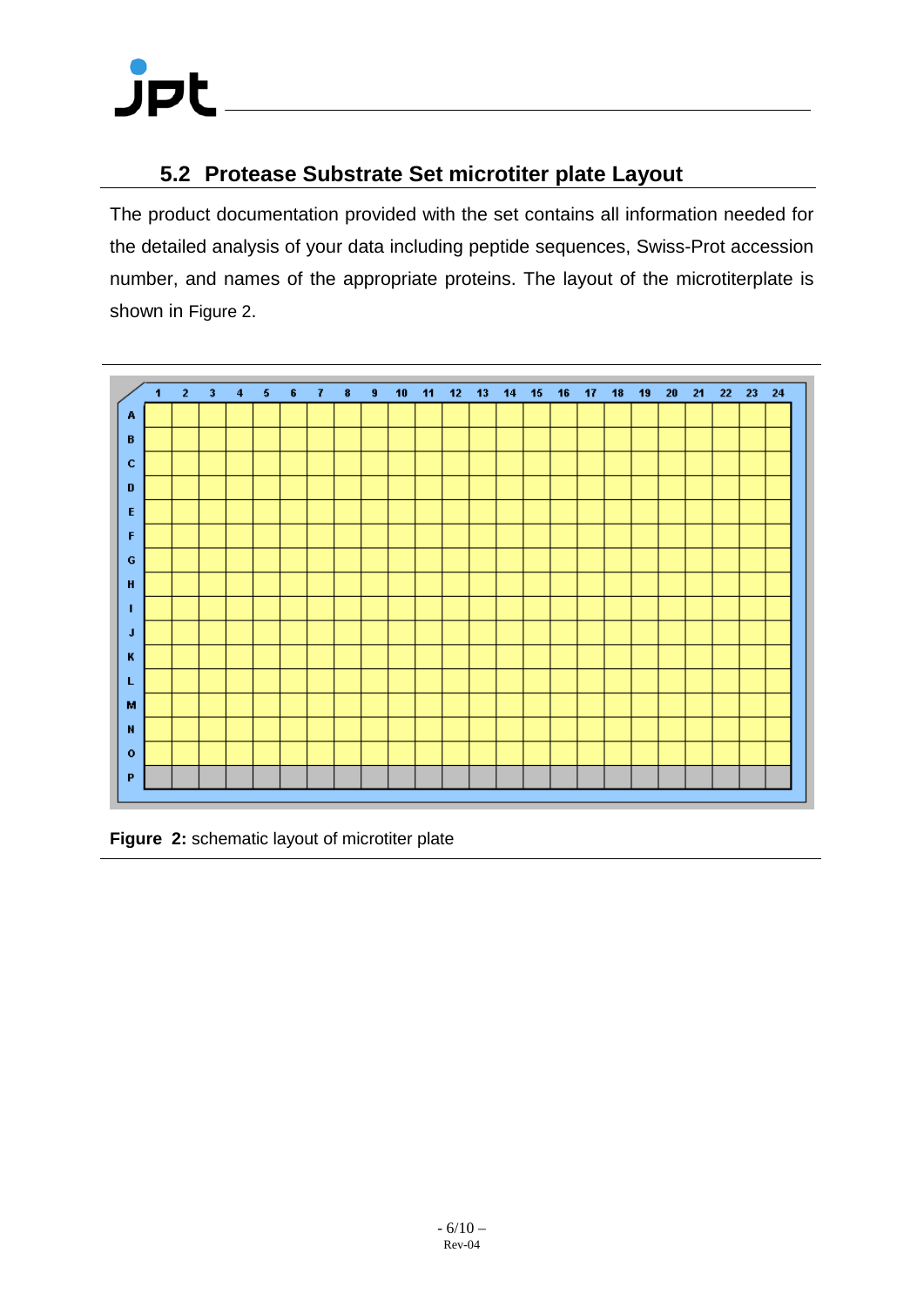## <span id="page-6-0"></span>**6 Experimental protocols**

The following procedure is recommended for the Protease Substrate Set assay using a fluorescence reader which excites and reads fluorescence from the top of the plate. If your reader excites from the bottom and reads from the top or vice versa please contact JPT for Protease Substrate Sets delivered in appropriate microtiter plates. Please note that you will need to optimize buffer and reaction conditions for your specific target protease.

**Note: The following procedure is intended as a guideline only. The optimal experimental conditions will vary depending on the investigated parameters, and must be determined by the individual user. No warranty or guaranty of performance using that procedure is made or implied.**

The Protease Substrate Set is designed for assaying the enzyme activity directly in the 384-well microtiter plate. Protease reactions are performed in a final volume of 15µL resulting in a final peptide concentration of 5µM, respectively.

**Before starting the experiment make sure that your enzyme preparation, water and buffer components do not contain contaminations or components which may interfere with the fluorescence signal.**

### <span id="page-6-1"></span>**6.1 Assay Procedure**

- 1. Let the Protease Substrate Set adjust to room temperature.
- 2. Carefully remove the foil covering the microtiter plate.
- 3. Add 10µL of assay buffer (without enzyme) to each well and allow the peptide derivatives to dissolve for 3 hours at room temperature.

**Avoid bubbles during the addition of the solution! Bubbles in the wells of the plate will adversely affect the fluorescence readings. If there are some**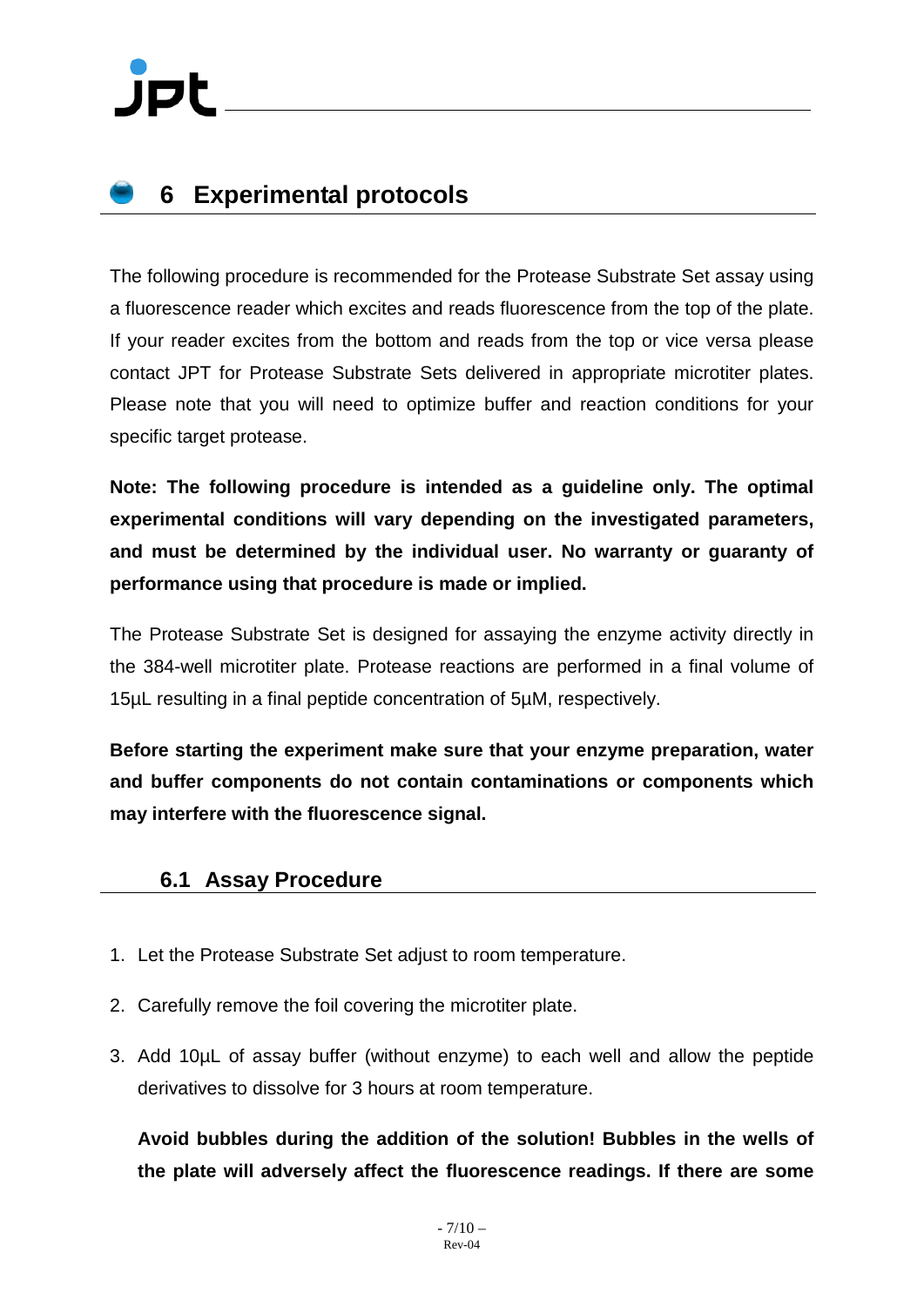**bubbles inside use a centrifuge (at a maximum speed of 800 x g) to remove the bubbles!**

- 4. Measure fluorescence at about 490nm (excitation in the range of 340-360nm). Store these data as starting set and use the lowest value of the wells filled with peptide solution as blank.
- 5. Transfer an adequate volume of assay buffer including the protease (we recommend 5µL/well resulting in a total volume of 15µL peptide solution per well) into each peptide-containing well (A1-O24). Add background controls to the wells P1-P24 (enzyme without substrate; assay buffer, components of the assay buffer like metal ions or reducing agents).

**Avoid bubbles during the addition of the enzyme solution! Bubbles in the wells of the plate will adversely affect the fluorescence readings. If there are some bubbles inside use a centrifuge (at a maximum speed of 800 x g) to remove the bubbles!**

**Use at least the protease solution itself without any peptide as a control! We strongly recommend the use of all assay buffer components as single controls. Make sure that the final volume in all wells is similar!**

- 6. Incubate the microtiter plate with the protease solution for 20min to 2 hours (45min recommended) at 37°C. Please note that reaction conditions might need to be optimized for your protease regarding incubation temperatures and reaction time.
- 7. Measure fluorescence at about 490nm (excitation in the range of 340-360nm). We recommend blanking against the lowest fluorescence value of the wells filled with peptide solution from the measurement before the reaction was started (see point 4).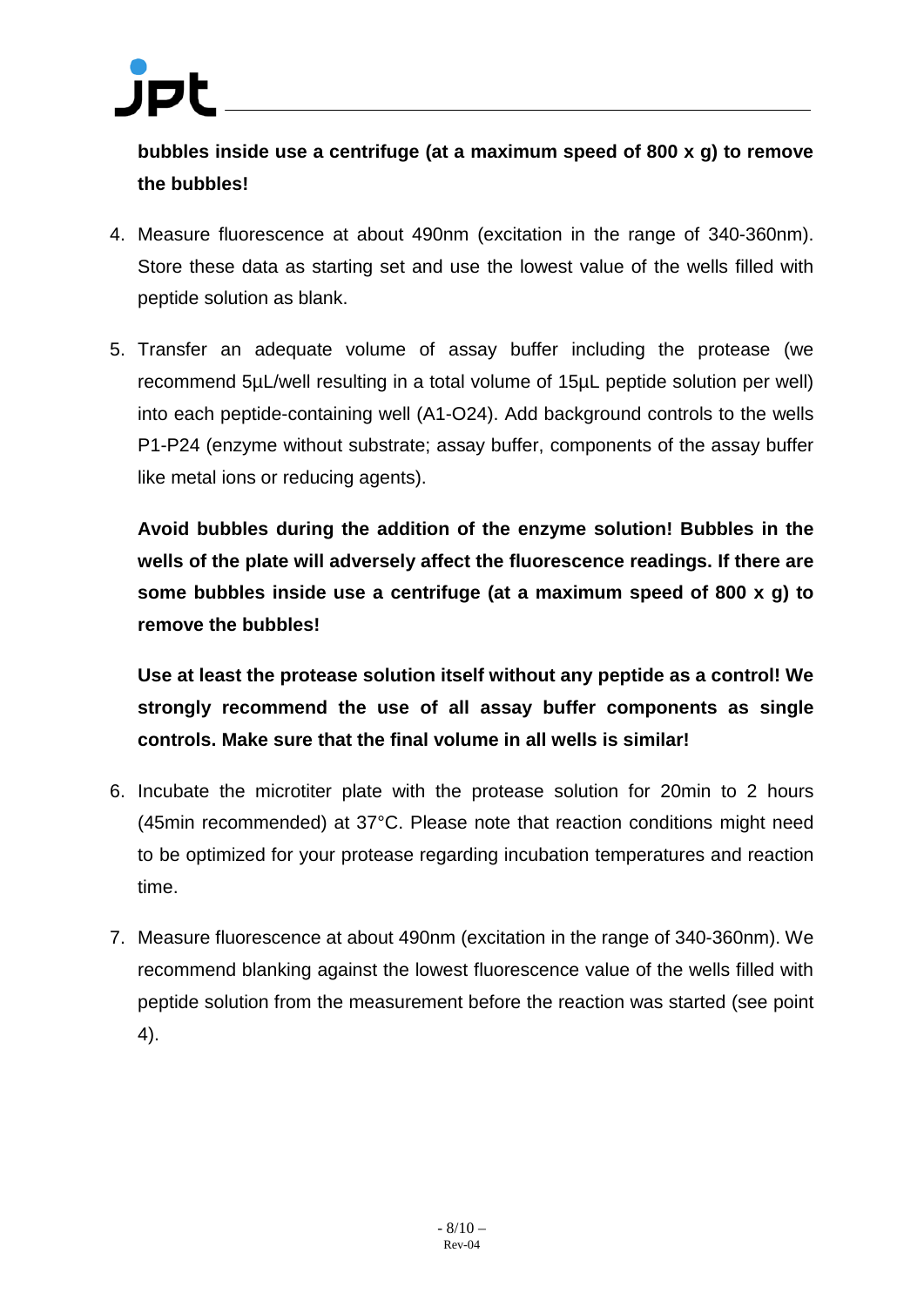### <span id="page-8-0"></span>**7 Notes**

- The fluorescent readout is a highly sensitive detection principle. Each fluorescent component in your final assay solution will greatly increase the background signal. Make sure that your assay components are free from small dust particles. Use filtrated solutions only (at least 0.45µm pore size)!
- Proteases possess diverse optimal assay conditions. Therefore, a universal buffer system cannot be provided.
- Do not store the dissolved peptide solutions longer than one day! Depending on the peptide sequence aqueous peptide solutions are unstable. Use freshly prepared peptide solutions only for the protease experiment.
- Each cleavage event between the fluorophore and the quencher moiety will result in evolving fluorescence. Therefore this set can be used for the analysis of orphan proteases, too. In total 7 times  $360 = 2520$  potential cleavage sites = peptide bonds will be presented to the protease.